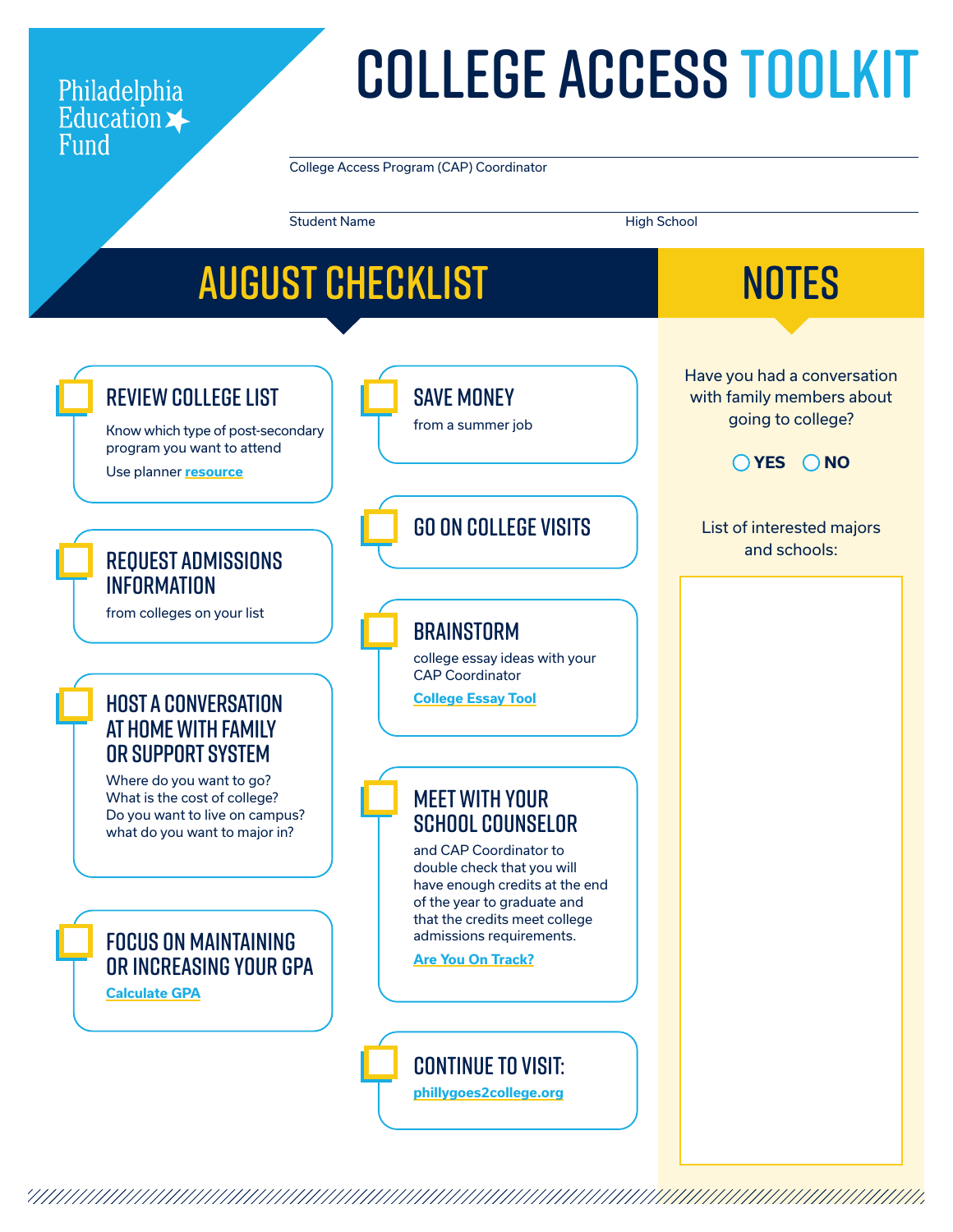## SEPTEMBER CHECKLIST NOTES

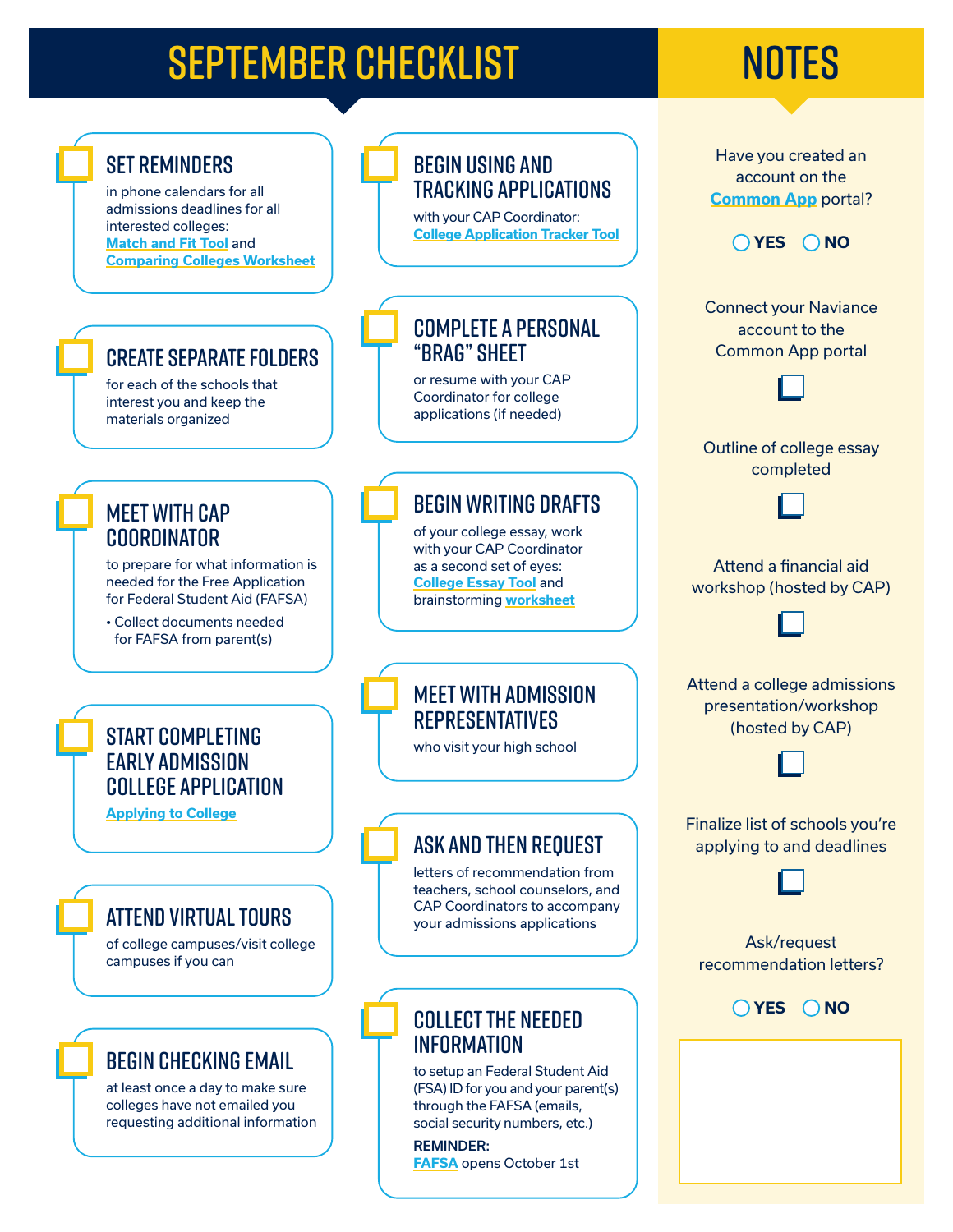## OCTOBER CHECKLIST NOTES

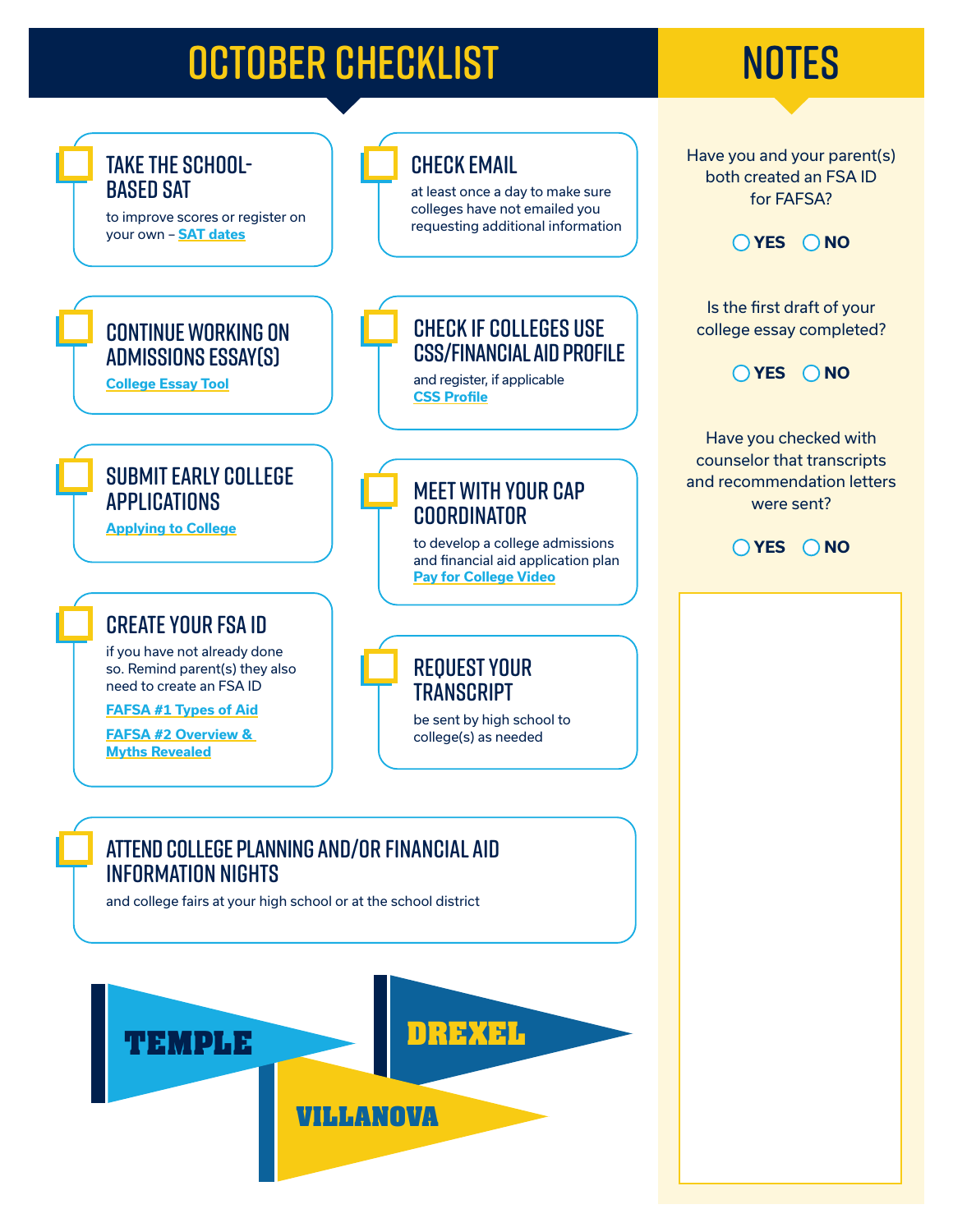## NOVEMBER CHECKLIST NOTES

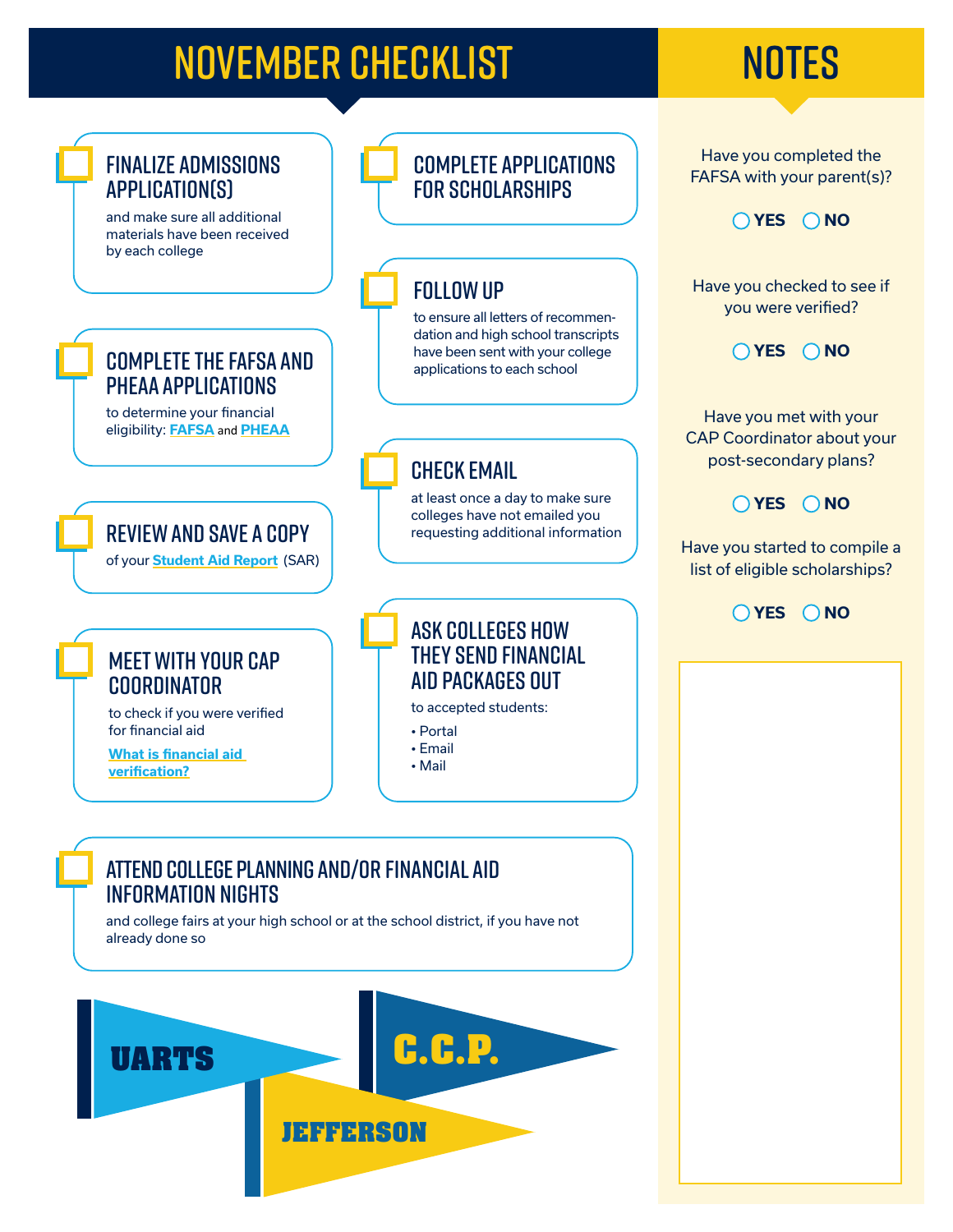## DECEMBER CHECKLIST NOTES

### Finalize admissions application(s)

and make sure all additional materials have been received by each college

Meet with your CAP

to check if you were verified

**COORDINATOR** 

for financial aid

### Review and compare financial aid packages

offered by each college that accepted you

### check email

at least once a day to make sure colleges have not emailed you requesting additional information





Have you started to apply for scholarships?



Have you submitted final college applications (if needed)?



### check your student aid report (sar)

After you have submitted your FAFSA, you will receive your SAR. Check it for any errors and share with your family and CAP Coordinator to discuss next steps

### january–april CHECKLIST

### **NOTES**